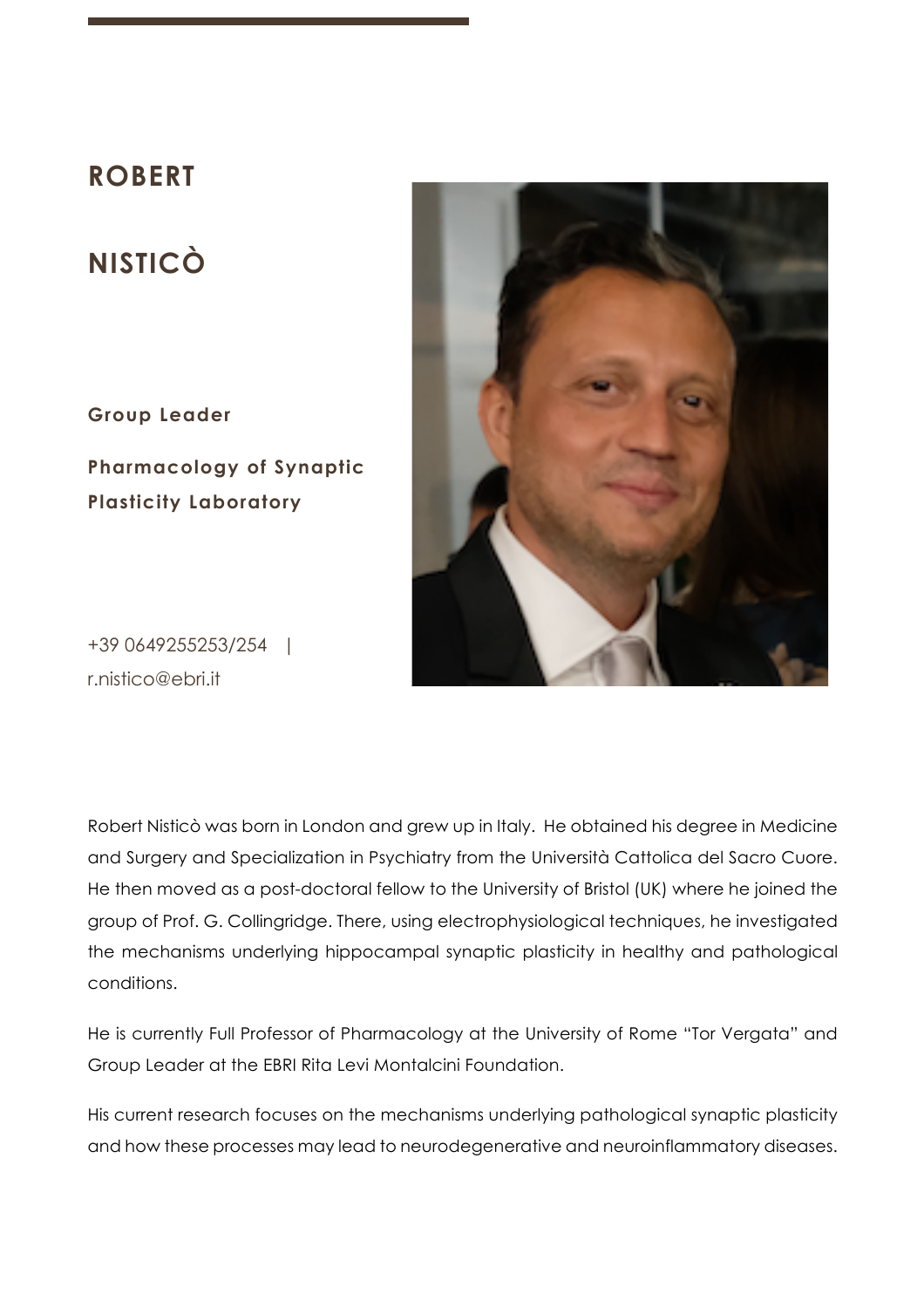The aim of his research is to identify and validate novel pharmacological targets for the treatment of those disorders.

Robert is author or co-author of approx. 140 papers in international scientific journals, and has been awarded fellowships, such as the "Marie Curie Fellowship" and was invited as Honorary Lecturer at the *School of Pharmacy*, University of Nottingham (UK).

## **Education and Positions**

1999 Degree in Medicine and Surgery, Catholic University of the Sacred Heart, Faculty of Medicine and Surgery, Rome.

2003 Specialization in Psychiatry, Catholic University of the Sacred Heart, Faculty of Medicine and Surgery, Rome.

2003 Postdoctoral fellow, MRC Center for Synaptic Plasticity, School of Medical Sciences, University of Bristol (UK).

2015 Group Leader, Laboratory of Neuropharmacology, EBRI-Rita Levi Montalcini Foundation, Rome.

2020 Full Professor of Pharmacology, University of Rome "Tor Vergata".

# **Publications (three-year period 2017-2019)**

#### **2019**

Protto V, Soligo M, De Stefano ME, Farioli-Vecchioli S, Marlier LNJL, Nisticò R, Manni L. Electroacupuncture in rats normalizes the diabetes-induced alterations in the septohippocampal cholinergic system. Hippocampus. 2019 Oct;29(10):891-904.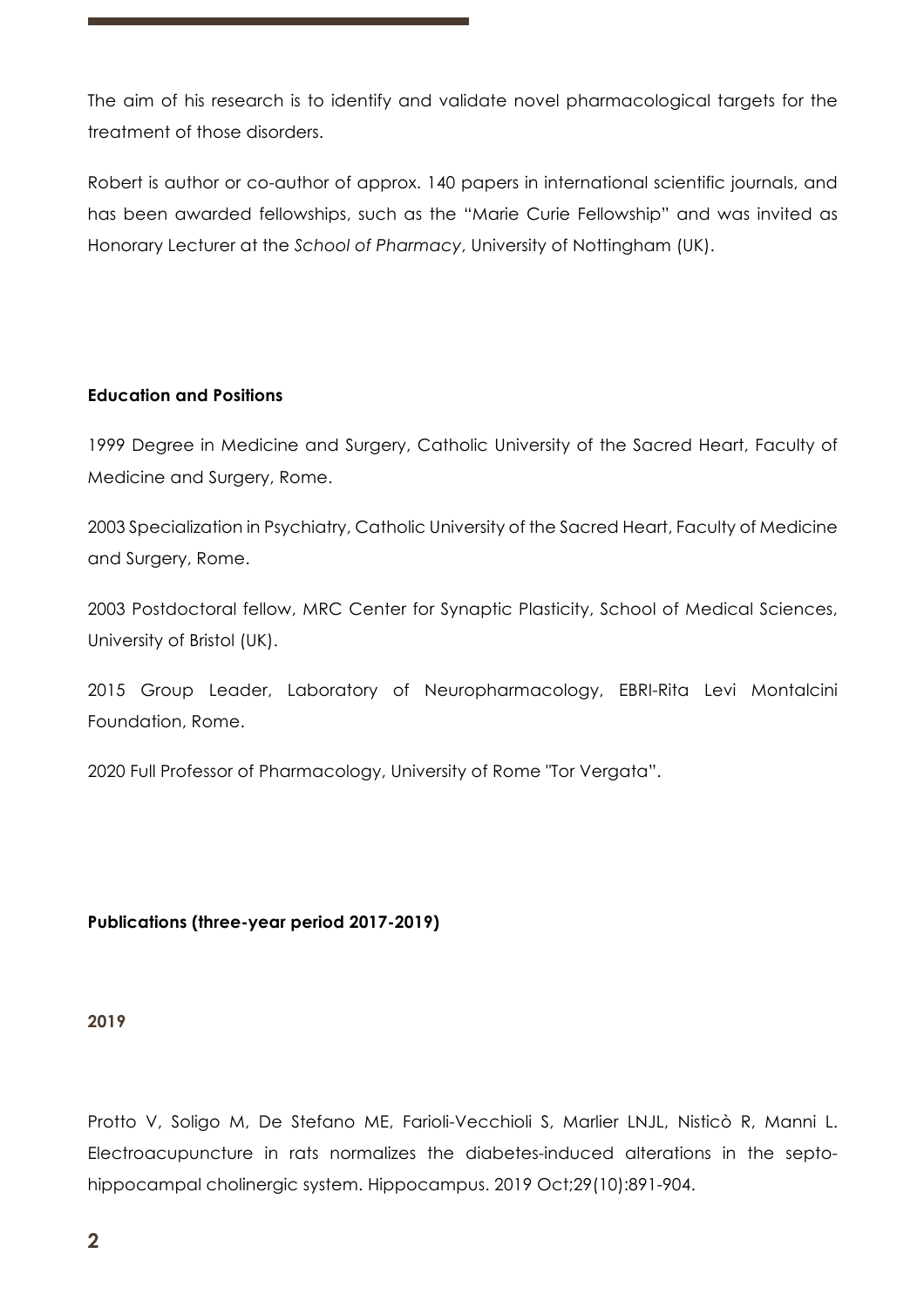Mango D, Caruso A, Saidi A, Nisticò R, Scaccianoce S. The positive allosteric modulator at mGlu2 receptors, LY487379, reverses the effects of chronic stress-induced behavioral maladaptation and synaptic dysfunction in the adulthood. Synapse. 2019 Sep;73(9):e22101.

Mango D, Saidi A, Cisale GY, Feligioni M, Corbo M, Nisticò R. Targeting Synaptic Plasticity in Experimental Models of Alzheimer's Disease. Front Pharmacol. 2019 Jul 16;10:778.

Rinaldi L, Delle Donne R, Catalanotti B, Torres-Quesada O, Enzler F, Moraca F, Nisticò R, Chiuso F, Piccinin S, Bachmann V, Lindner HH, Garbi C, Scorziello A, Russo NA, Synofzik M, Stelzl U, Annunziato L, Stefan E, Feliciello A. Feedback inhibition of cAMP effector signaling by a chaperone-assisted ubiquitin system. Nat Commun. 2019 Jun 12;10(1):2572.

Mango D, Nisticò R. Acid-Sensing Ion Channel 1a Is Involved in N-Methyl D-Aspartate Receptor-Dependent Long-Term Depression in the Hippocampus. Front Pharmacol. 2019 May 21;10:555.

Mango D, Nisticò R, Furlan R, Finardi A, Centonze D, Mori F. PDGF Modulates Synaptic Excitability and Short-Latency Afferent Inhibition in Multiple Sclerosis. Neurochem Res. 2019 Mar;44(3):726-733.

Hampel H, Lista S, Mango D, Nisticò R, Perry G, Avila J, Hernandez F, Geerts H, Vergallo A; Alzheimer Precision Medicine Initiative (APMI). Lithium as a Treatment for Alzheimer's Disease: The Systems Pharmacology Perspective. J Alzheimers Dis. 2019;69(3):615-629.

Borg JJ, Melchiorri D, Sepodes B, Caramella CM, Tomino C, Micallef B, Nistico R. Optimising bench science to withstand regulatory scrutiny. Pharmacol Res. 2019 Jan;139:491-493.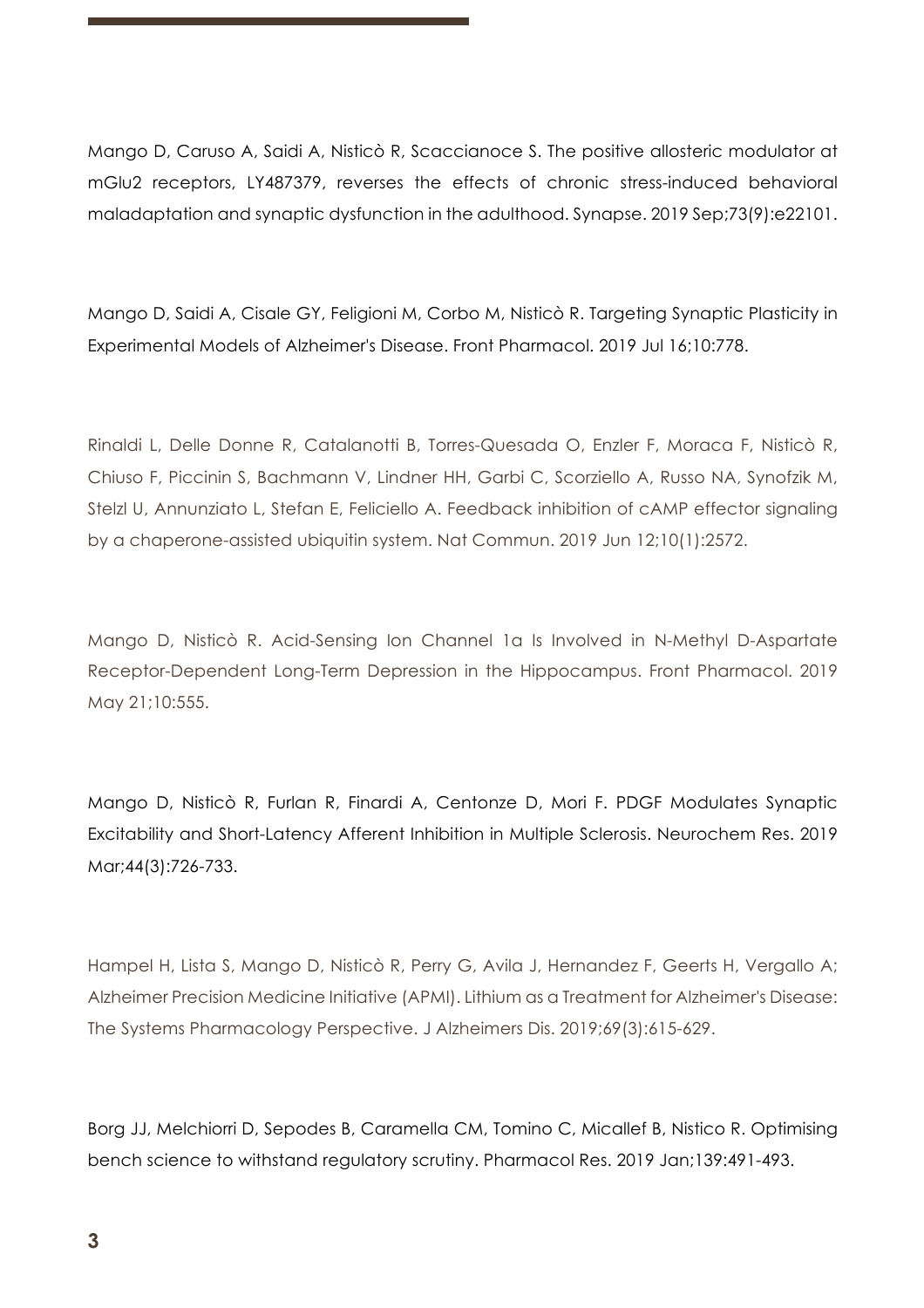### **2018**

Nisticò R, Peineau S. Alzheimer's disease: understanding homeostasis deregulation to foster development of effective therapies. Pharmacol Res. 2018 Dec 13;139:467-468.

Borreca A, Latina V, Corsetti V, Middei S, Piccinin S, Della Valle F, Bussani R, Ammassari-Teule M, Nisticò R, Calissano P, Amadoro G. AD-Related N-Terminal Truncated Tau Is Sufficient to Recapitulate In Vivo the Early Perturbations of Human Neuropathology: Implications for Immunotherapy. Mol Neurobiol. 2018 Oct;55(10):8124-8153.

Hampel H, Vergallo A, Giorgi FS, Kim SH, Depypere H, Graziani M, Saidi A, Nisticò R, Lista S; Alzheimer Precision Medicine Initiative (APMI). Precision medicine and drug development in Alzheimer's disease: the importance of sexual dimorphism and patient stratification. Front Neuroendocrinol. 2018 Jul;50:31-51.

Mango D, Nisticò R. Role of ASIC1a in Aβ-induced synaptic alterations in the hippocampus. Pharmacol Res. 2018 May;131:61-65.

Maccarrone M, Totaro A, Leuti A, Giacovazzo G, Scipioni L, Mango D, Coccurello R, Nisticò R, Oddi S. Early alteration of distribution and activity of hippocampal type-1 cannabinoid receptor in Alzheimer's disease-like mice overexpressing the human mutant amyloid precursor protein. Pharmacol Res. 2018 Apr;130:366-373.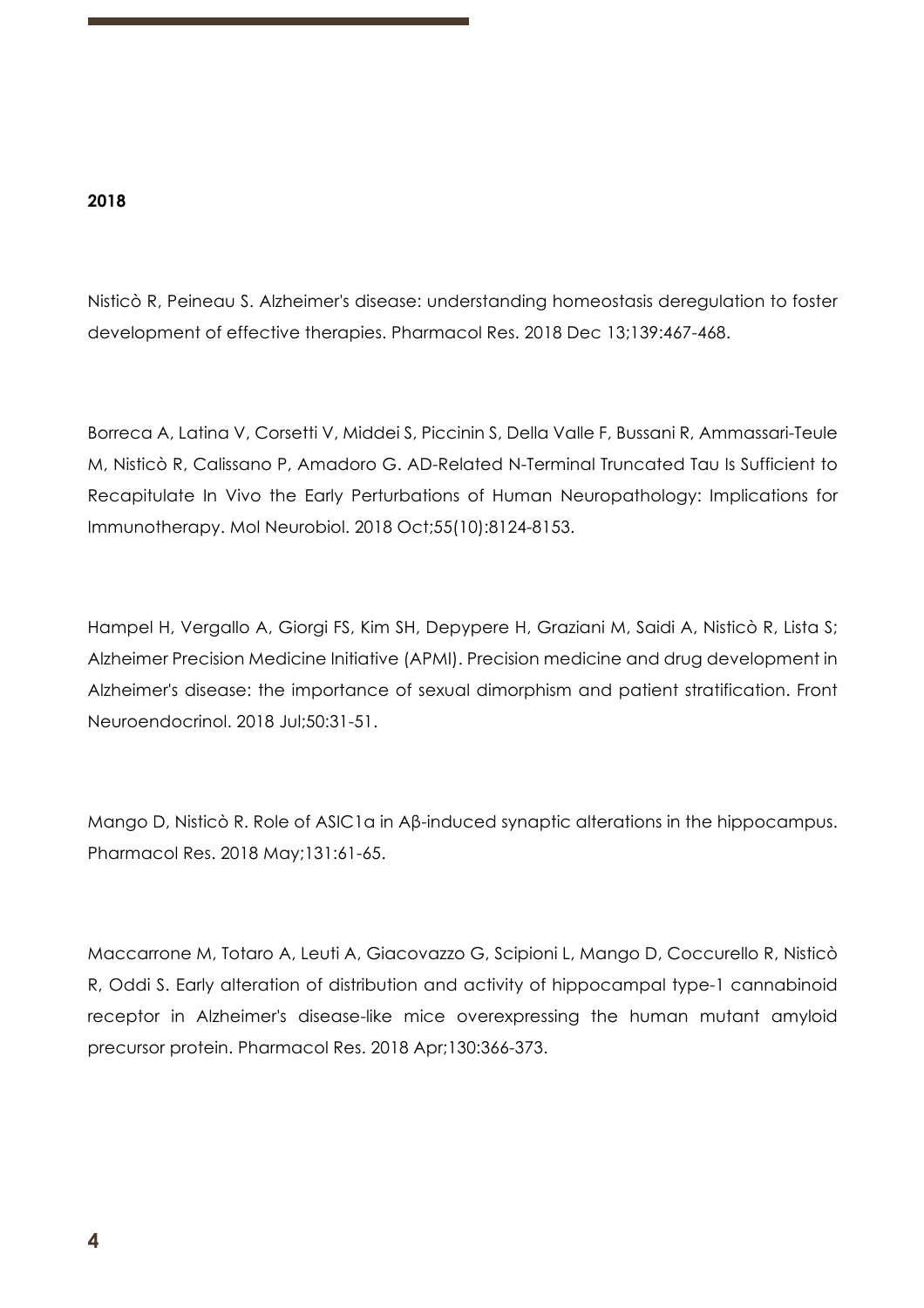Ledonne A, Mango D, Latagliata EC, Chiacchierini G, Nobili A, Nisticò R, D'Amelio M, Puglisi-Allegra S, Mercuri NB. Neuregulin 1/ErbB signalling modulates hippocampal mGluRIdependent LTD and object recognition memory. Pharmacol Res. 2018 Apr;130:12-24.

Hampel H, Toschi N, Babiloni C, Baldacci F, Black KL, Bokde ALW, Bun RS, Cacciola F, Cavedo E, Chiesa PA, Colliot O, Coman CM, Dubois B, Duggento A, Durrleman S, Ferretti MT, George N, Genthon R, Habert MO, Herholz K, Koronyo Y, Koronyo-Hamaoui M, Lamari F, Langevin T, Lehéricy S, Lorenceau J, Neri C, Nisticò R, Nyasse-Messene F, Ritchie C, Rossi S, Santarnecchi E, Sporns O, Verdooner SR, Vergallo A, Villain N, Younesi E, Garaci F, Lista S; Alzheimer Precision Medicine Initiative (APMI). Revolution of Alzheimer Precision Neurology. Passageway of Systems Biology and Neurophysiology. J Alzheimers Dis. 2018;64(s1):S47-S105.

Nardecchia F, Orlando R, Iacovelli L, Colamartino M, Fiori E, Leuzzi V, Piccinin S, Nistico R, Puglisi-Allegra S, Di Menna L, Battaglia G, Nicoletti F, Pascucci T. Targeting mGlu5 Metabotropic Glutamate Receptors in the Treatment of Cognitive Dysfunction in a Mouse Model of Phenylketonuria. Front Neurosci. 2018 Mar 16;12:154.

Sancesario GM, Nuccetelli M, Cerri A, Zegeer J, Severini C, Ciotti MT, Pieri M, Martorana A, Caltagirone C, Nistico R, Bernardini S. Bromelain Degrades Aβ1-42 Monomers and Soluble Aggregates: An In Vitro Study in Cerebrospinal Fluid of Alzheimer's Disease Patients. Curr Alzheimer Res. 2018;15(7):628-636.

Marcelli S, Corbo M, Iannuzzi F, Negri L, Blandini F, Nisticò R, Feligioni M. The Involvement of Post- Translational Modifications in Alzheimer's Disease. Curr Alzheimer Res. 2018 Feb 22;15(4):313-335.

**2017**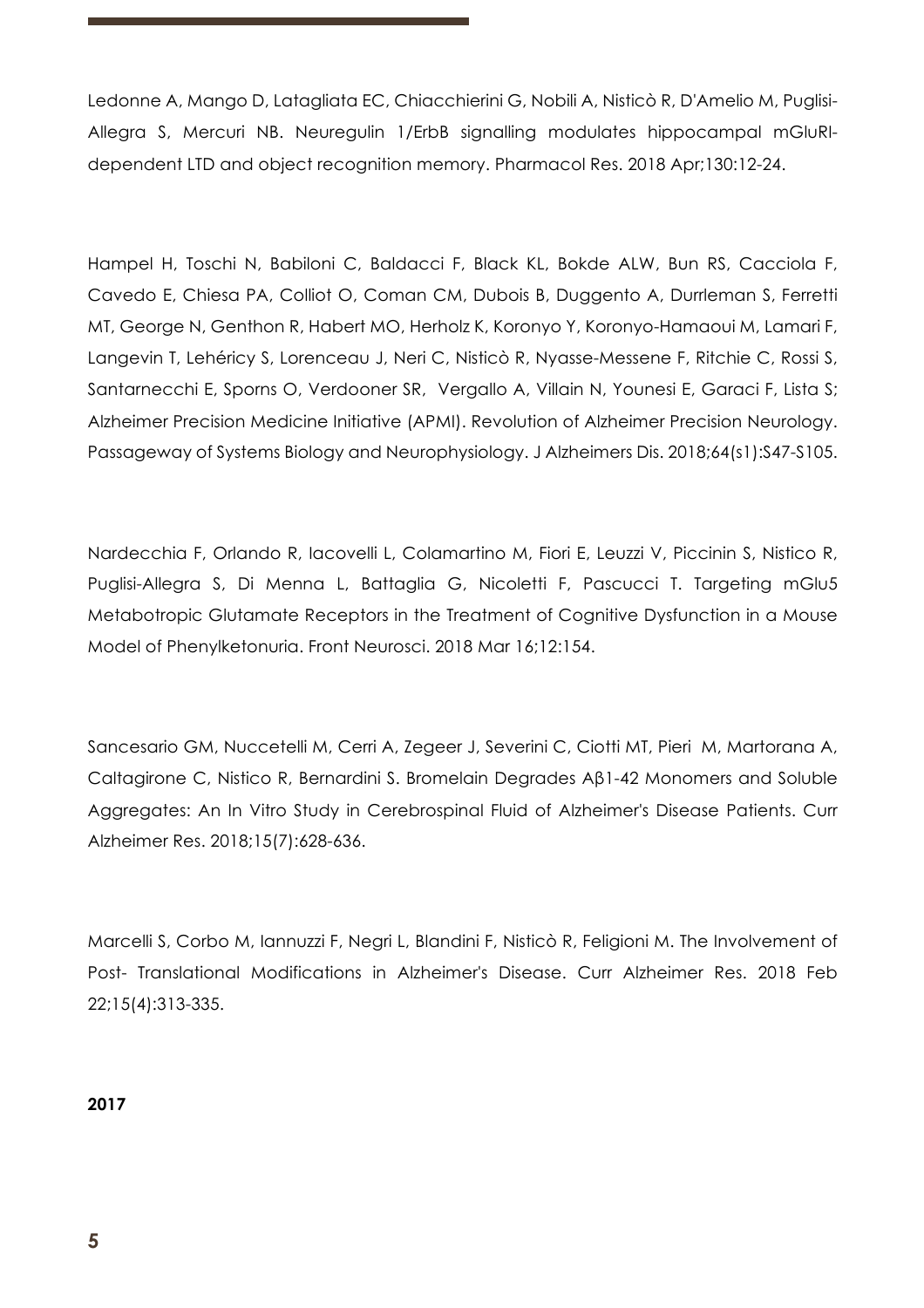Marcelli S, Ficulle E, Iannuzzi F, Kövari E, Nisticò R, Feligioni M. Targeting SUMO-1ylation Contrasts Synaptic Dysfunction in a Mouse Model of Alzheimer's Disease. Mol Neurobiol. 2017 Oct;54(8):6609-6623.

Lista S, Toschi N, Baldacci F, Zetterberg H, Blennow K, Kilimann I, Teipel SJ,Cavedo E, Dos Santos AM, E

pelbaum S, Lamari F, Dubois B, Nisticò R, Floris R, Garaci F, Hampel H; Alzheimer Precision Medicine Initiative (APMI). Cerebrospinal Fluid Neurogranin as a Biomarker of Neurodegenerative Diseases: A Cross-Sectional Study. J Alzheimers Dis. 2017;59(4):1327- 1334.

Soligo M, Piccinin S, Protto V, Gelfo F, De Stefano ME, Florenzano F, BerrettaE, Petrosini L, Nisticò R, Manni L. Recovery of hippocampal functions and modulation of muscarinic response by electroacupuncture in young diabetic rats. Sci Rep. 2017 Aug 22;7(1):9077.

Nisticò R, Salter E, Nicolas C, Feligioni M, Mango D, Bortolotto ZA, Gressens P, Collingridge GL, Peineau S. Synaptoimmunology - roles in health and disease. Mol Brain. 2017 Jun 20;10(1):26.

Mango D, Braksator E, Battaglia G, Marcelli S, Mercuri NB, Feligioni M, Nicoletti F, Bashir ZI, Nisticò R. Acid-sensing ion channel 1a is required for mGlu receptor dependent long-term depression in the hippocampus. Pharmacol Res. 2017 May;119:12-19.

Weisz F, Piccinin S, Mango D, Ngomba RT, Mercuri NB, Nicoletti F, Nisticò R. The role of adiponectin receptors in the regulation of synaptic transmission in the hippocampus. Synapse. 2017 May;71(5).